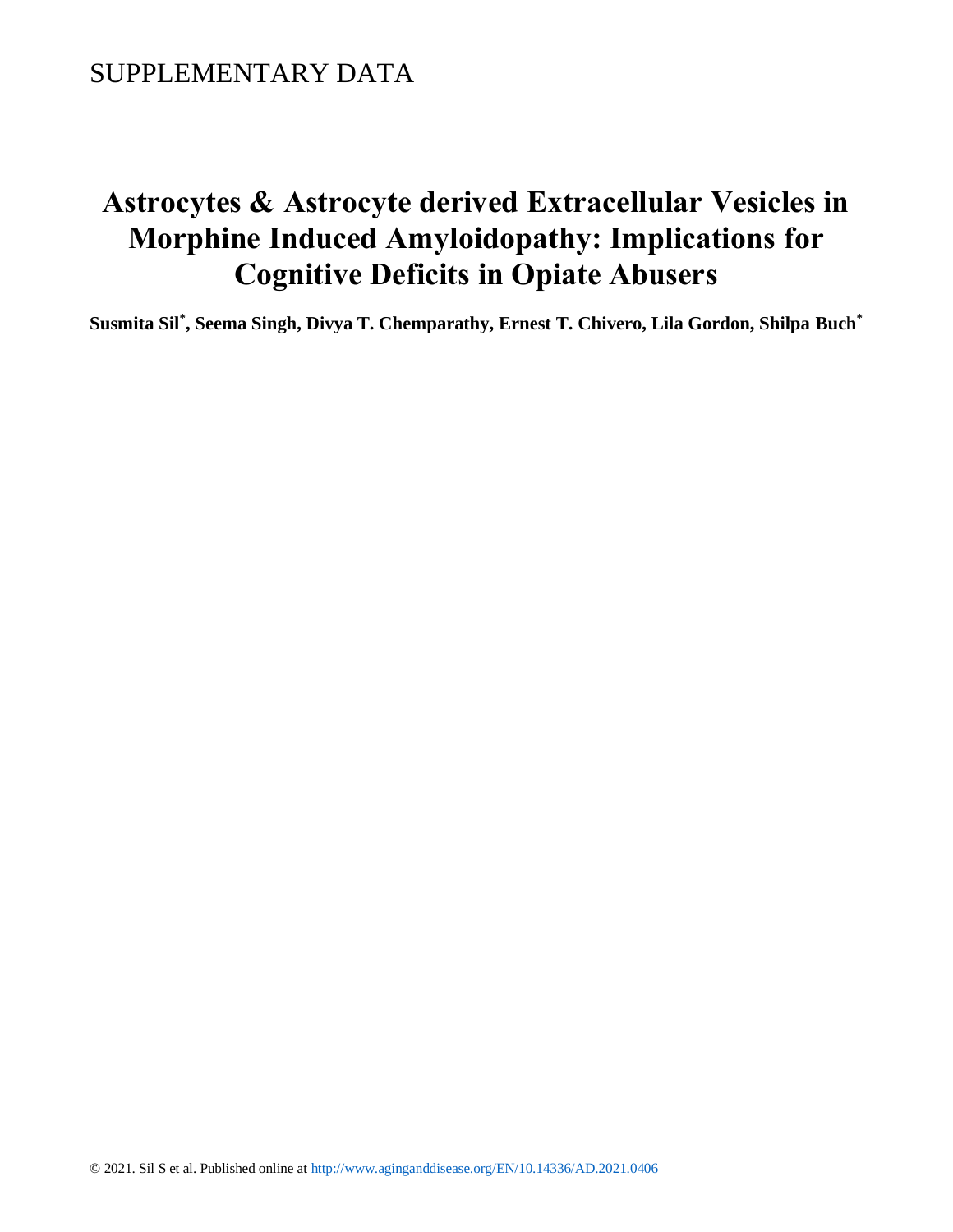A. Frontal cortex



**Supplementary Figure 1. Expression of Aβ mOC64 in the FC and BG of morphine-dependent macaques.** Representative immunohistochemistry photomicrographs showing differential expression of Aβ mOC64 protein in GFAP+ astrocytes in morphine dependent macaque FCs (A) and BGs (B). Scale bar, 10 μm. *n*= 4 macaques/ group. Abbreviations: Aβ- amyloid beta, GFAP- glial fibrillary protein.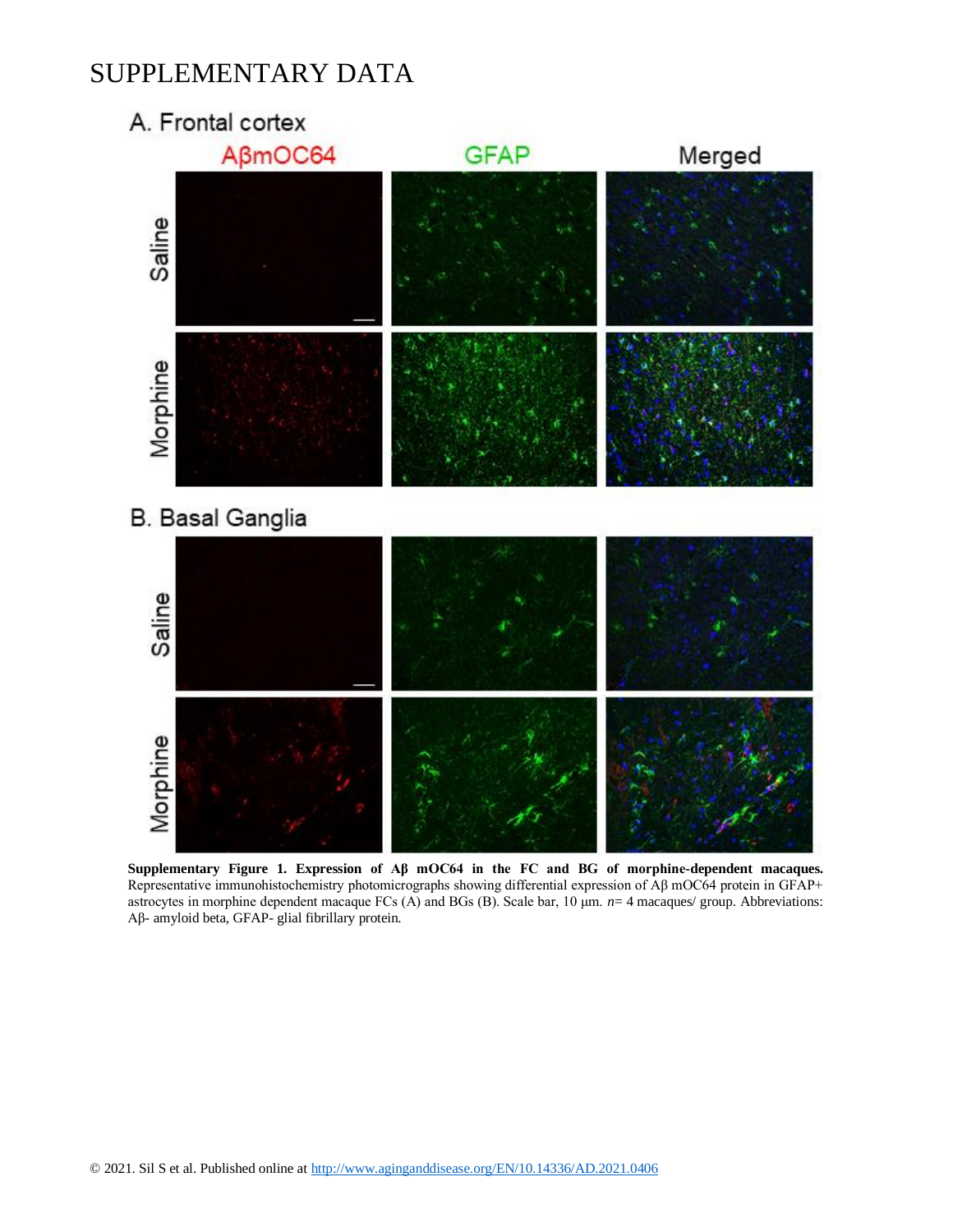

**Supplementary Figure 2. Expression of Aβ 1-42 in the FC of morphine-dependent macaques.** Representative immunohistochemistry photomicrographs showing differential expression of Aβ mOC64 protein in GFAP+ astrocytes in morphine dependent macaque FCs (A) and BGs (B). Scale bar, 10 μm. *n*= 4 macaques/ group. Abbreviations: Aβamyloid beta, GFAP- glial fibrillary acidic protein.